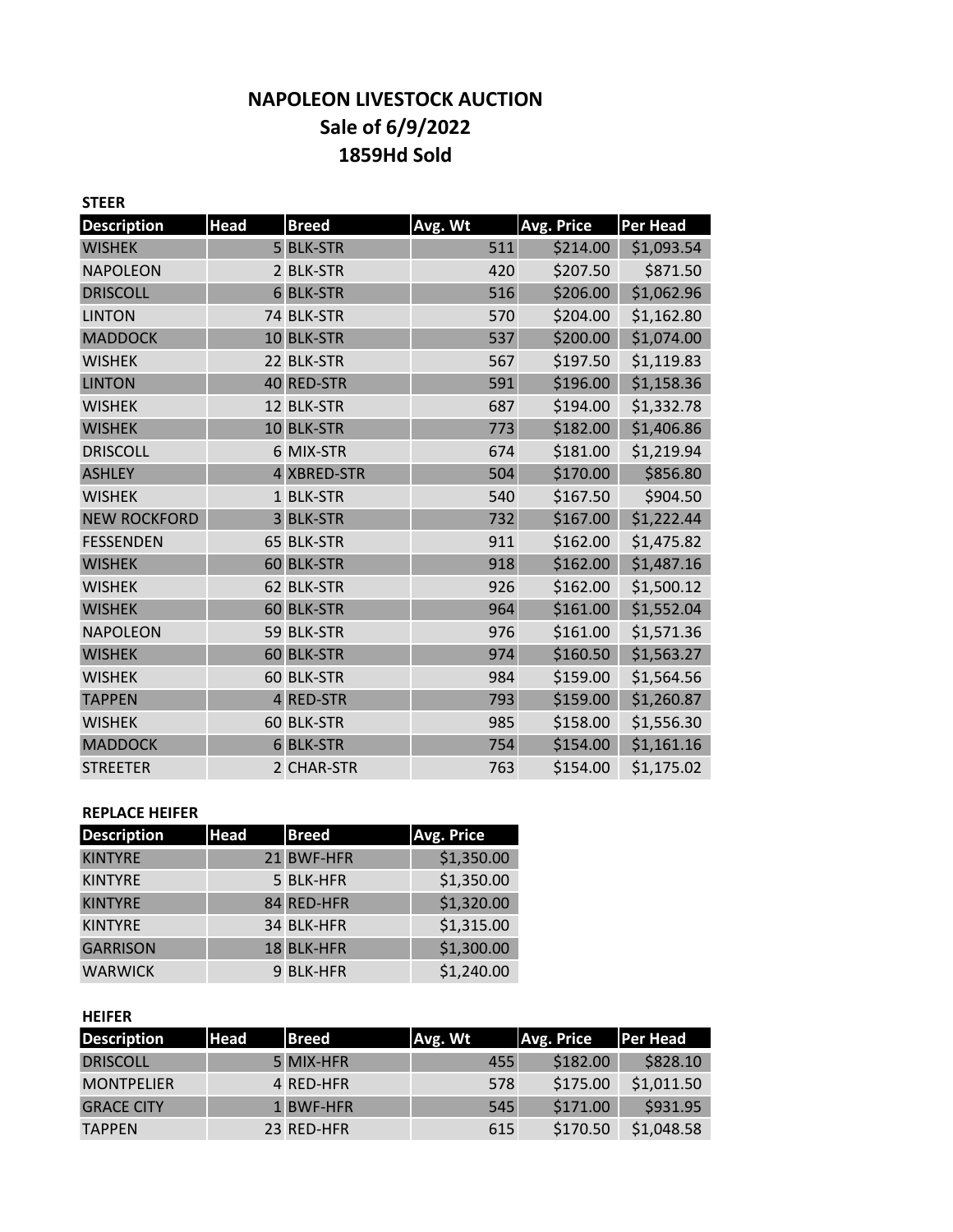| <b>MADDOCK</b>    |              | 7 BLK-HFR      | 459   | \$170.00 | \$780.30   |
|-------------------|--------------|----------------|-------|----------|------------|
| <b>TAPPEN</b>     |              | 12 BLK-HFR     | 583   | \$169.50 | \$988.19   |
| <b>MADDOCK</b>    | 17           | <b>BLK-HFR</b> | 538   | \$169.00 | \$909.22   |
| <b>ROBINSON</b>   |              | 7 MIX-HFR      | 660   | \$166.00 | \$1,095.60 |
| <b>WISHEK</b>     |              | 20 BLK-HFR     | 681   | \$165.00 | \$1,123.65 |
| <b>LAMOURE</b>    |              | 6 HRF-HFR      | 638   | \$162.00 | \$1,033.56 |
| <b>WISHEK</b>     | 15           | <b>BLK-HFR</b> | 739   | \$161.00 | \$1,189.79 |
| <b>TAPPEN</b>     |              | 3 RED-HFR      | 622   | \$159.00 | \$988.98   |
| <b>FESSENDEN</b>  |              | 35 BLK-HFR     | 911   | \$157.00 | \$1,430.27 |
| <b>FESSENDEN</b>  |              | 20 BLK-HFR     | 906   | \$157.00 | \$1,422.42 |
| <b>TAPPEN</b>     |              | 15 RED-HFR     | 713   | \$156.00 | \$1,112.28 |
| <b>TAPPEN</b>     |              | 15 BLK/BWF-HFR | 703   | \$153.50 | \$1,079.11 |
| <b>DRISCOLL</b>   |              | 2 BLK-HFR      | 720   | \$153.00 | \$1,101.60 |
| <b>GARRISON</b>   |              | 1 BLK-HFR      | 695   | \$152.00 | \$1,056.40 |
| <b>GRACE CITY</b> |              | 1 XBRED-HFR    | 595   | \$150.00 | \$892.50   |
| <b>STRASBURG</b>  |              | 1 BLK-HFR      | 725   | \$149.00 | \$1,080.25 |
| <b>LAMOURE</b>    |              | 8 HRF-HFR      | 763   | \$140.00 | \$1,068.20 |
| <b>STREETER</b>   |              | 5 RED-HFR      | 741   | \$135.00 | \$1,000.35 |
| <b>TAPPEN</b>     |              | 4 RED-HFR      | 774   | \$127.00 | \$982.98   |
| <b>BINFORD</b>    |              | 1 XBRED-HFR    | 1,310 | \$111.00 | \$1,454.10 |
| <b>WISHEK</b>     | $\mathbf{1}$ | <b>BLK-HFR</b> | 1,530 | \$99.50  | \$1,522.35 |

## **COW**

| <b>Description</b> | <b>Head</b>  | <b>Breed</b>   | Avg. Wt | Avg. Price | <b>Per Head</b> |
|--------------------|--------------|----------------|---------|------------|-----------------|
| <b>WISHEK</b>      |              | 2 BLK/BWF-COW  | 1,265   | \$92.00    | \$1,163.80      |
| <b>WARWICK</b>     |              | 1 BLK-COW      | 1,175   | \$92.00    | \$1,081.00      |
| <b>STREETER</b>    | $\mathbf{1}$ | <b>RED-COW</b> | 1,190   | \$91.00    | \$1,082.90      |
| <b>BRADDOCK</b>    |              | 1 BLK-COW      | 875     | \$91.00    | \$796.25        |
| <b>BUCHANAN</b>    |              | 1 XBRED-COW    | 1,900   | \$90.50    | \$1,719.50      |
| <b>GOODRICH</b>    |              | 1 RED-COW      | 1,200   | \$90.00    | \$1,080.00      |
| <b>KINTYRE</b>     | $\mathbf{1}$ | <b>BLK-COW</b> | 1,140   | \$90.00    | \$1,026.00      |
| LAMOURE            |              | 1 RWF-COW      | 820     | \$90.00    | \$738.00        |
| <b>TAPPEN</b>      | $\mathbf{1}$ | <b>RED-COW</b> | 1,535   | \$89.50    | \$1,373.83      |
| <b>DRISCOLL</b>    |              | 1 BLK-COW      | 1,250   | \$89.50    | \$1,118.75      |
| <b>MEDINA</b>      | $\mathbf{1}$ | <b>RED-COW</b> | 1,525   | \$89.00    | \$1,357.25      |
| <b>MEDINA</b>      |              | 1 RED-COW      | 1,770   | \$89.00    | \$1,575.30      |
| <b>KINTYRE</b>     |              | 2 MIX-COW      | 1,530   | \$88.00    | \$1,346.40      |
| <b>LINTON</b>      |              | 1 RED-COW      | 1,495   | \$88.00    | \$1,315.60      |
| <b>MEDINA</b>      |              | <b>RED-COW</b> | 1,225   | \$88.00    | \$1,078.00      |
| <b>TAPPEN</b>      |              | 1 RED-COW      | 1,430   | \$87.50    | \$1,251.25      |
| <b>KATHRYN</b>     | $\mathbf{1}$ | <b>BWF-COW</b> | 1,375   | \$87.50    | \$1,203.13      |
| <b>DRISCOLL</b>    |              | 1 BLK-COW      | 1,360   | \$87.50    | \$1,190.00      |
| <b>DRISCOLL</b>    |              | <b>BLK-COW</b> | 1,335   | \$87.50    | \$1,168.13      |
| <b>BUCHANAN</b>    |              | 1 BLK-COW      | 1,520   | \$87.50    | \$1,330.00      |
| <b>GOODRICH</b>    | $\mathbf{1}$ | <b>BLK-COW</b> | 1,295   | \$87.00    | \$1,126.65      |
| <b>DRISCOLL</b>    |              | 1 BLK-COW      | 1,290   | \$87.00    | \$1,122.30      |
| <b>KINTYRE</b>     |              | 1 BLK-COW      | 1,305   | \$87.00    | \$1,135.35      |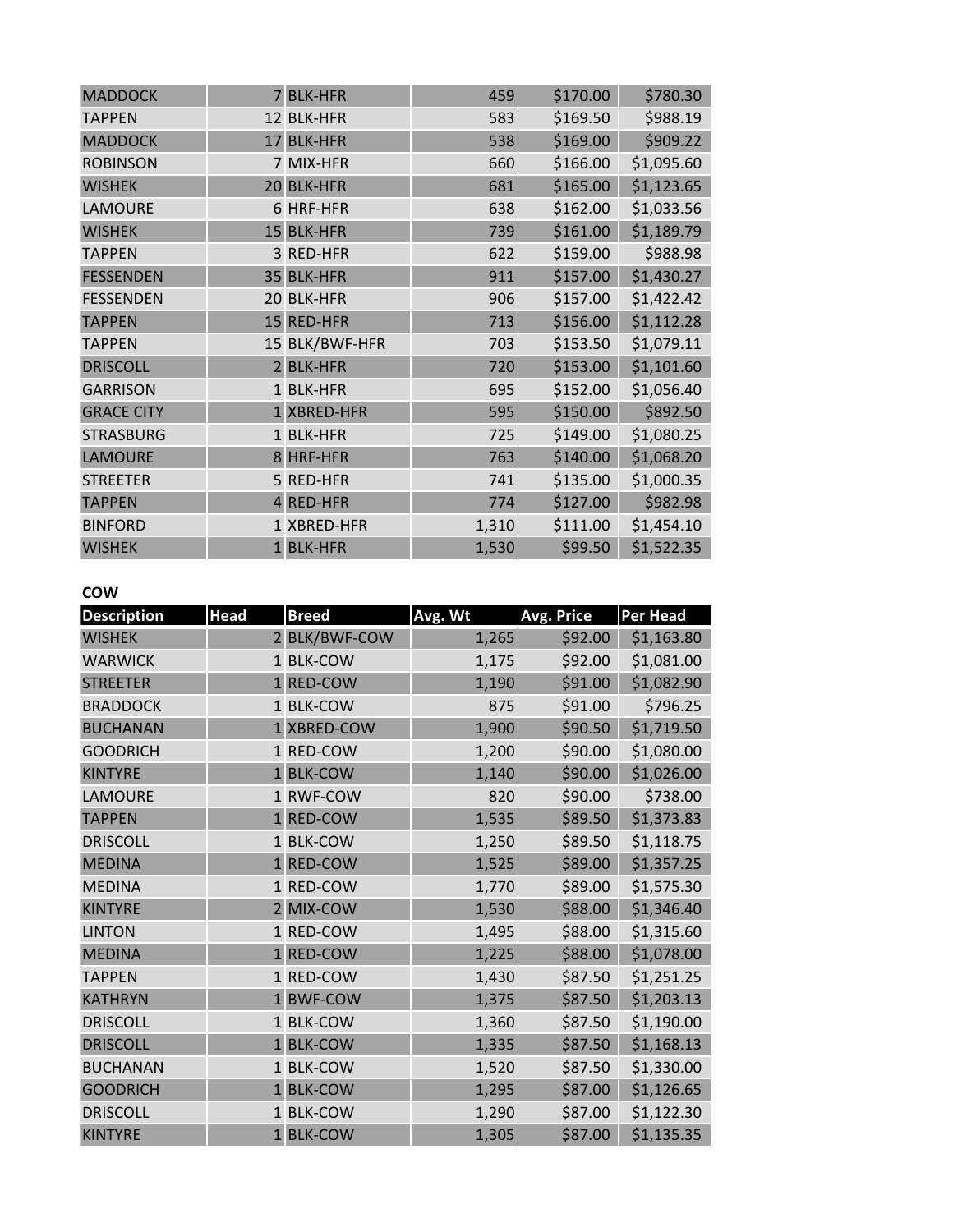| <b>KINTYRE</b>  | 13 BLK-COW    | 1,349 | \$86.50 | \$1,166.89 |
|-----------------|---------------|-------|---------|------------|
| <b>LINTON</b>   | 8 RED-COW     | 1,378 | \$86.50 | \$1,191.97 |
| <b>WISHEK</b>   | 1 BLK-COW     | 1,565 | \$86.00 | \$1,345.90 |
| <b>KINTYRE</b>  | 2 BLK-COW     | 1,583 | \$86.00 | \$1,361.38 |
| <b>KINTYRE</b>  | 17 BLK-COW    | 1,234 | \$84.75 | \$1,045.82 |
| <b>TUTTLE</b>   | 1 BLK-COW     | 1,350 | \$84.50 | \$1,140.75 |
| <b>MEDINA</b>   | 1 RED-COW     | 1,745 | \$84.50 | \$1,474.53 |
| <b>STREETER</b> | 1 RED-COW     | 1,530 | \$83.50 | \$1,277.55 |
| <b>KINTYRE</b>  | 4 BLK-COW     | 1,210 | \$83.50 | \$1,010.35 |
| <b>STREETER</b> | 1 RED-COW     | 1,405 | \$83.50 | \$1,173.18 |
| <b>DRISCOLL</b> | 1 BLK-COW     | 1,455 | \$83.50 | \$1,214.93 |
| <b>MCHENRY</b>  | 1 BLK-COW     | 1,280 | \$83.00 | \$1,062.40 |
| <b>DRISCOLL</b> | 1 BLK-COW     | 1,415 | \$83.00 | \$1,174.45 |
| <b>ENDERLIN</b> | 1 RED-COW     | 1,140 | \$83.00 | \$946.20   |
| <b>WISHEK</b>   | 1 BLK-COW     | 1,270 | \$83.00 | \$1,054.10 |
| <b>LAMOURE</b>  | 1 RWF-COW     | 1,085 | \$83.00 | \$900.55   |
| <b>DAWSON</b>   | 1 BLK-COW     | 1,310 | \$82.50 | \$1,080.75 |
| <b>LINTON</b>   | 2 BLK-COW     | 1,640 | \$82.00 | \$1,344.80 |
| <b>GARRISON</b> | 1 BLK-COW     | 1,155 | \$82.00 | \$947.10   |
| <b>BINFORD</b>  | 1 BLK-COW     | 1,570 | \$80.50 | \$1,263.85 |
| <b>TAPPEN</b>   | 1 BWF-COW     | 1,400 | \$80.00 | \$1,120.00 |
| <b>ROBINSON</b> | 1 BLK-COW     | 1,315 | \$80.00 | \$1,052.00 |
| <b>STEELE</b>   | 1 BLK-COW     | 1,480 | \$80.00 | \$1,184.00 |
| <b>DRISCOLL</b> | 1 BLK-COW     | 1,200 | \$80.00 | \$960.00   |
| <b>WISHEK</b>   | 1 RED-COW     | 1,580 | \$80.00 | \$1,264.00 |
| <b>DRISCOLL</b> | 1 BLK-COW     | 1,365 | \$79.00 | \$1,078.35 |
| <b>DAWSON</b>   | 1 BLK-COW     | 1,650 | \$79.00 | \$1,303.50 |
| <b>STREETER</b> | 1 RED-COW     | 1,275 | \$79.00 | \$1,007.25 |
| <b>TUTTLE</b>   | 1 BLK-COW     | 1,670 | \$78.50 | \$1,310.95 |
| <b>WISHEK</b>   | 1 BLK-COW     | 1,490 | \$78.50 | \$1,169.65 |
| <b>TAPPEN</b>   | 1 RED-COW     | 1,425 | \$78.00 | \$1,111.50 |
| <b>KATHRYN</b>  | 2 BLK/BWF-COW | 1,418 | \$77.00 | \$1,091.86 |
| <b>DAWSON</b>   | 2 BLK-COW     | 1,610 | \$77.00 | \$1,239.70 |
| <b>WISHEK</b>   | 2 BLK-COW     | 1,823 | \$73.00 | \$1,330.79 |

**BULL** 

| <b>Description</b> | <b>Head</b> | <b>Breed</b> | Avg. Wt | <b>Avg. Price</b> | <b>Per Head</b> |
|--------------------|-------------|--------------|---------|-------------------|-----------------|
| <b>DAWSON</b>      |             | 1 CHAR-BULL  | 1,750   | \$120.50          | \$2,108.75      |
| <b>TAPPEN</b>      |             | 1 RED-BULL   | 2,175   | \$119.50          | \$2,599.13      |
| <b>GACKLE</b>      |             | 1 BLK-BULL   | 1,515   | \$118.00          | \$1,787.70      |
| <b>DAWSON</b>      |             | 1 CHAR-BULL  | 2,050   | \$118.00          | \$2,419.00      |
| <b>GACKLE</b>      |             | 1 BLK-BULL   | 1,535   | \$117.00          | \$1,795.95      |
| <b>NAPOLEON</b>    |             | 1 RED-BULL   | 1,145   | \$115.00          | \$1,316.75      |
| <b>TAPPEN</b>      |             | 1 RED-BULL   | 2,005   | \$114.00          | \$2,285.70      |
| <b>DRISCOLL</b>    |             | 1 BLK-BULL   | 1,520   | \$114.00          | \$1,732.80      |
| <b>GACKLE</b>      |             | 1 RED-BULL   | 1,800   | \$113.00          | \$2,034.00      |
| <b>ROBINSON</b>    |             | 1 CHAR-BULL  | 1,680   | \$112.00          | \$1,881.60      |